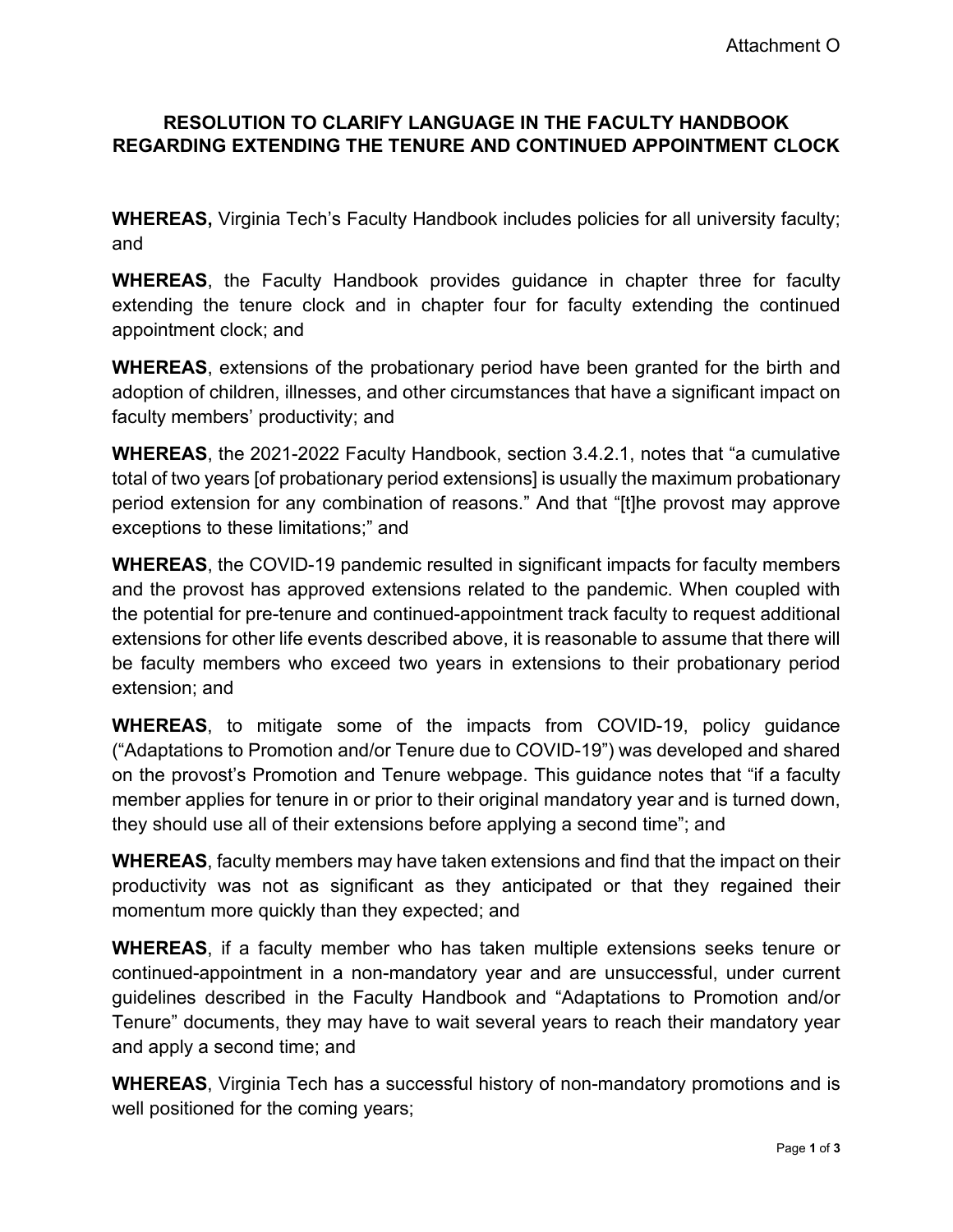**WHEREAS**, given the anticipated increase in the number of extensions that faculty have taken during the COVID-19 pandemic that will impact the promotion and tenure process for many years to come, it is valuable to revisit the language and practice around tenure decisions in non-mandatory years, and provide opportunities for faculty to advance in their careers when they are ready, and to feel supported by their department, their college, and the university in doing so;

**NOW, THEREFORE, BE IT RESOLVED**, that the Faculty Handbook include the following language in chapters three and four as indicated below in red:

## **Extending the Tenure Clock**

A one-year probationary period extension is *automatically* granted to either parent (or both, if both parents are tenure-track faculty members) in recognition of the demands of caring for a newborn child or a child under five newly placed for adoption or foster care. The request should be made within a year of the child's arrival in the family.

An extension of the probationary period may also be approved on a discretionary basis for other extenuating non-professional circumstances that have a significant impact on the faculty member's productivity, such as a serious personal illness or major illness of a member of the immediate family. In rare cases, extraordinary professional circumstances not of the faculty member's own making may be acceptable justification for a probationary period extension, for example exceptional delays in providing critical equipment, laboratory renovations, or other elements of the committed start-up package essential to establishing a viable research program.

Faculty members who benefit from this policy are expected to fulfill their usual responsibilities during the probationary period extension unless they are also granted a period of modified duties or unless other arrangements are made. (See chapter three, "Modified Duties.")

Probationary period extensions are granted in one-year increments. A cumulative total of two years is usually the maximum probationary period extension for any combination of reasons. Requests should be made within a year of the qualifying event or extenuating circumstance. The provost may approve exceptions to these limitations.

Faculty members may only be evaluated two times for promotion and tenure or continued appointment. The two evaluations may each be in a non-mandatory year, but in the case of a second non-mandatory negative decision, the faculty member will not be allowed a third evaluation. If the second evaluation results in a negative decision, a one-year terminal appointment is offered.